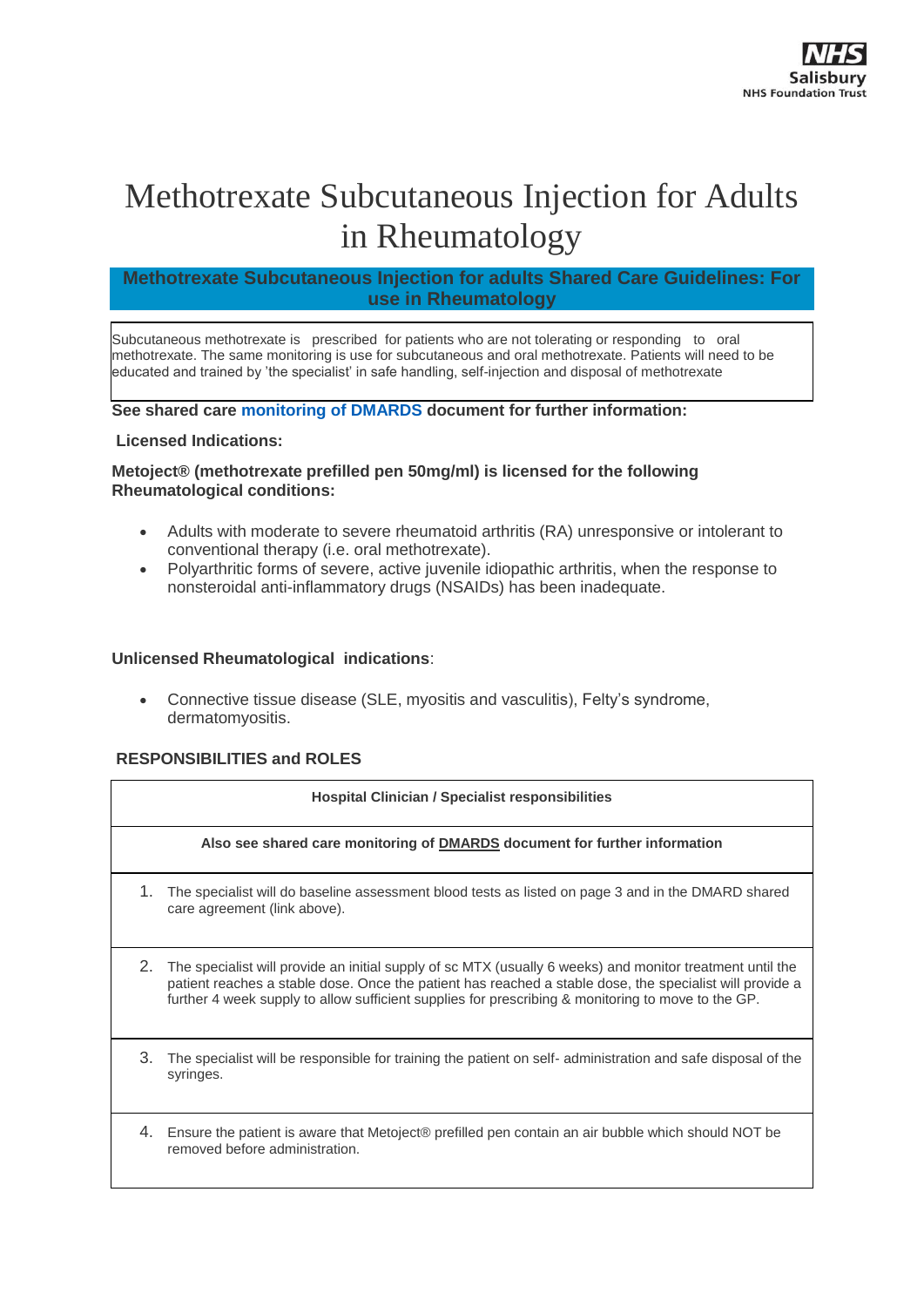- 5. Ensure the patient is given a purple lidded cytotoxic waste bin
- 6. If the patient requires doses in excess of 25mg per week prescribing responsibility must be retained by the specialist.
- 7. Ensure the patient has a NPSA methotrexate monitoring handbook

#### **General Practitioner responsibilities**

#### **Also see shared care monitoring of DMARDS document for further information**

- 1. Prescribe cytotoxic sharps containers IL Sharpsafe® see additional info on page 4
- 2. Remind patient to contact the council for collection of sharps waste (contact details on page 4).
- 3. Continue to prescribe sc MTX injection (Metoject®) once the patient is on a stable dose
- 4. Undertake blood monitoring as specified on page 3/as in the DMARD shared care agreement (link above), or as advised by the specialist to monitor for toxicity.

#### **Patient's role**

- 1. Put used syringes and needles in purple lidded cytotoxic sharps box provided by the GP on prescription.
- 2. Contact council for disposal of sharps waste.
- 3. Put any unopened syringes in cytotoxic sharps bins for disposal safely.
- 4. Report any side-effects or problems to your GP or specialist.
- 5. To bring the NPSA methotrexate monitoring booklet to any GP/Hospital appointment along with a printout of latest blood results.
- 6. Present NPSA methotrexate monitoring booklet to the Pharmacist dispensing the methotrexate.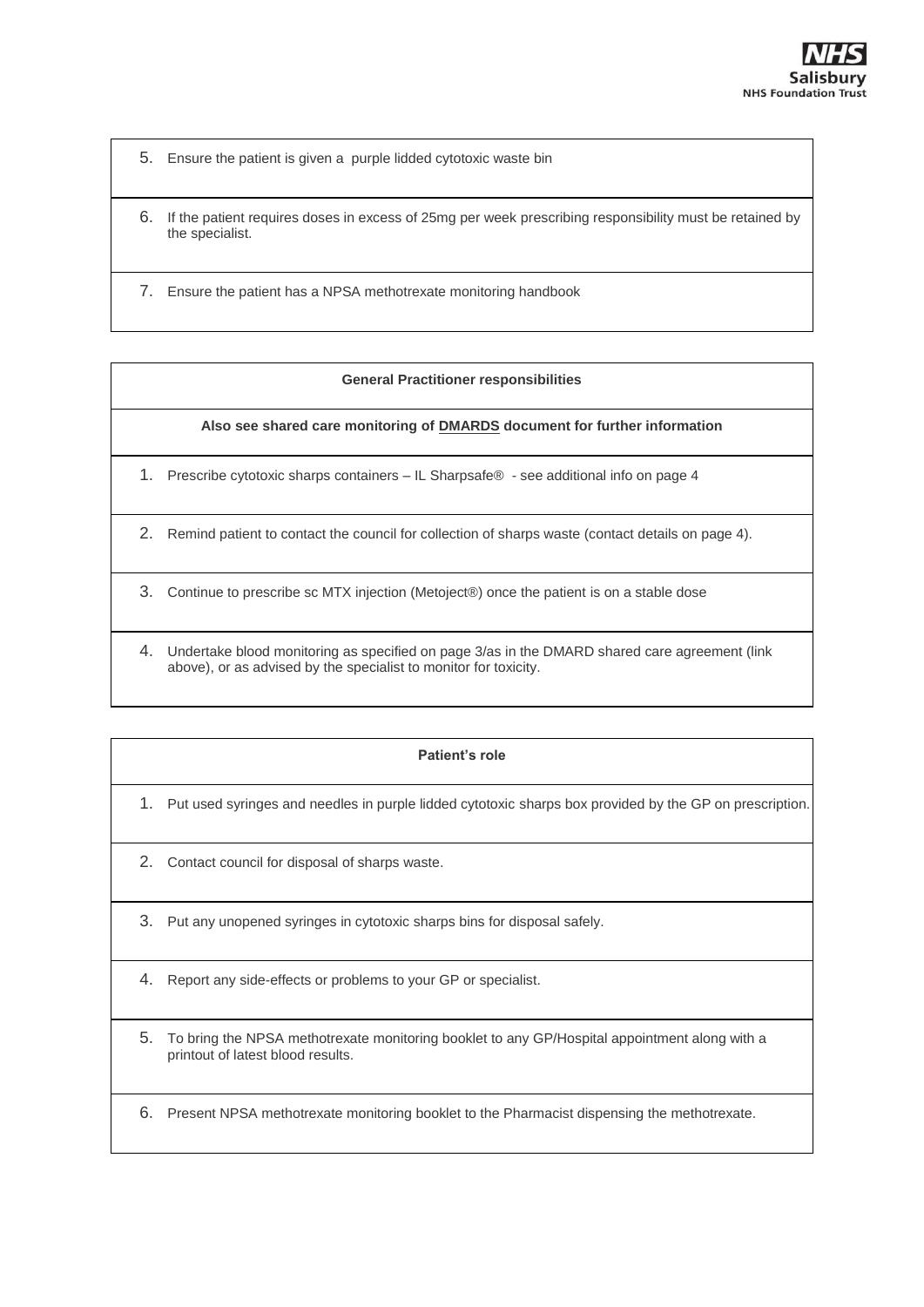## SUPPORTING INFORMATION

#### Treatment Schedule (including dosage and administration)

## **Rheumatology**

 Usual starting sub-cutaneous dose 7.5mg ONCE a week, rapidly titrating by 2.5mg per week. Doses exceeding 20mg/week are associated with a significant increase in toxicity. A weekly dose of 25mg should in general not be exceeded except in a few exceptional cases where a maximum dose of 30mg per week can be used.

#### **All indications**

- The lowest possible effective dose should be used.
- Elderly patients should be given a smaller test dose and titrated at a slower rate.
- Oral folic acid (usually 10mg dose) ONCE WEEKLY (not on day of methotrexate) may help reduce side effects

## **Contra-indications and precautions for use**

- Patients receiving anti-folate drugs e.g trimethoprim, sulphonamides.
- Severe or significant renal impairment
- Significant hepatic impairment, or liver disease including fibrosis, cirrhosis, recent active hepatitis
- Active localised or systemic infectious disease e.g tuberculosis, hepatitis A, B C
- Overt or laboratory evidence of immunodeficiency syndrome(s)
- Serious cases of anaemia, leucopenia, or thrombocytopenia
- Pregnancy. Women of childbearing potential should use effective contraception during treatment. A pregnancy test should be done to rule out pregnancy prior to initiating treatment.
- As methotrexate can be genotoxic, this should be discussed with patients prior to initiation as per SPC.
- Breast-feeding
- Patients with a known allergic hypersensitivity to methotrexate or excipients of the formulation

#### **Adverse effects**

Patients must urgently report mouth ulcers, sore throat, fever, epistaxis, jaundice, unexpected bruising or bleeding, any unexplained illness/infection and should be seen urgently for clinical assessment, FBC and LFT.

New onset of shortness of breath should also be reported.

The incidence and severity of adverse effects are considered to be dose related

*Commonly these include:* nausea, stomach pains, mucositis / stomatitis mouth ulcers, hair loss

*Rarely these include:* vomiting, diarrhoea, loss of appetite, headache, tiredness, dizziness, blurred vision, eye irritation, fever, chills, joint / muscle pain, allergic reaction, rash, acne, mood changes.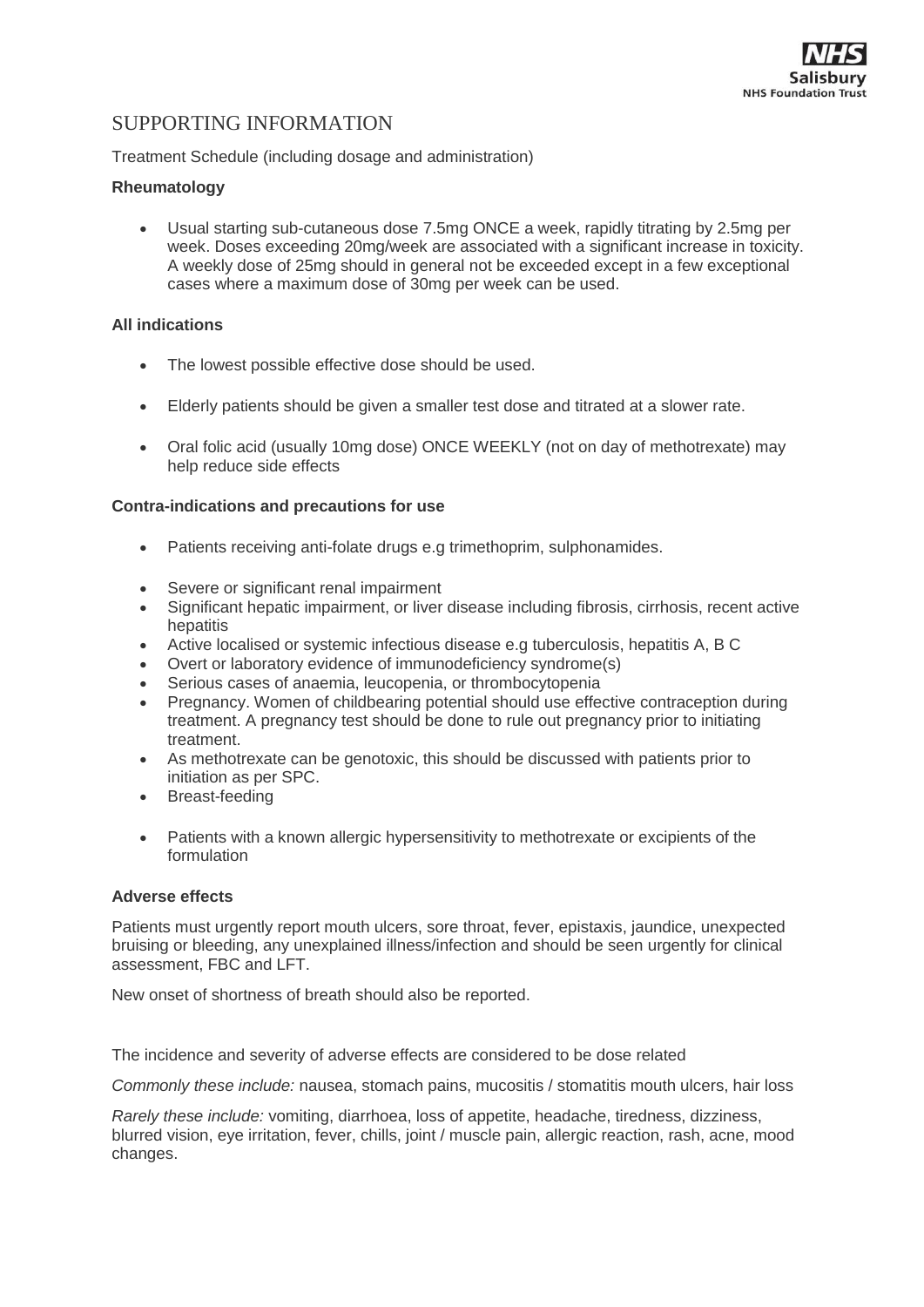#### *Serious adverse effects include:*

| <b>Blood</b> | Bone marrow depression – leucopenia, thrombocytopenia and anaemia                                                                                                                       |  |  |  |
|--------------|-----------------------------------------------------------------------------------------------------------------------------------------------------------------------------------------|--|--|--|
| <b>Skin</b>  | Stevens-Johnson Syndrome, epidermal necrolysis, erythematous rashes, pruritus, urticaria,<br>photosensitivity, pigmentary, changes, alopecia, ecchymosis, telangiectasia,, furunculosis |  |  |  |
| Lungs        | Acute or chronic interstitial pneumonitis, acute pulmonary oedema, pulmonary fibrosis                                                                                                   |  |  |  |
| Liver        | Hepatic toxicity / significant elevations in LFTs (> 2-3 times ULN), fibrosis or cirrhosis                                                                                              |  |  |  |
| Kidney       | Severe Renal failure and uraemia                                                                                                                                                        |  |  |  |
| Neurological | Aphasia, paresis, hemiparesis, and convulsions                                                                                                                                          |  |  |  |
| <b>Other</b> | Malignant lymphomas                                                                                                                                                                     |  |  |  |

#### **Immunization**

Influenza vaccination is recommended PRIOR to the first dose of methotrexate and then annually (due to immunosuppression). A pneumococcal vaccine may also be recommended. Passive immunisation should be carried out using Varicella Zoster Immunoglobulin (VZIG) in non-immune patients if exposed to chickenpox or shingles. A list of safe vaccinations prior to travel is also available via the following links:

[http://www.bad.org.uk/for-the-public/patient-information](http://www.bad.org.uk/for-the-public/patient-information-leaflets/immunisation/?showmore=1&returnlink=http%3a%2f%2fwww.bad.org.uk%2ffor-the-public%2fpatient-information-leaflets)[leaflets/immunisation/?showmore=1&returnlink=http%3a%2f%2fwww.bad.org.uk%2ffor-the](http://www.bad.org.uk/for-the-public/patient-information-leaflets/immunisation/?showmore=1&returnlink=http%3a%2f%2fwww.bad.org.uk%2ffor-the-public%2fpatient-information-leaflets)[public%2fpatient-information-leaflets](http://www.bad.org.uk/for-the-public/patient-information-leaflets/immunisation/?showmore=1&returnlink=http%3a%2f%2fwww.bad.org.uk%2ffor-the-public%2fpatient-information-leaflets)

[http://www.bad.org.uk/for-the-public/patient-information](http://www.bad.org.uk/for-the-public/patient-information-leaflets/methotrexate/?showmore=1&returnlink=http%3a%2f%2fwww.bad.org.uk%2ffor-the-public%2fpatient-information-leaflets%3fl%3d0%26group%3d00016001000200010003)[leaflets/methotrexate/?showmore=1&returnlink=http%3a%2f%2fwww.bad.org.uk%2ffor-the](http://www.bad.org.uk/for-the-public/patient-information-leaflets/methotrexate/?showmore=1&returnlink=http%3a%2f%2fwww.bad.org.uk%2ffor-the-public%2fpatient-information-leaflets%3fl%3d0%26group%3d00016001000200010003)[public%2fpatient-information-leaflets%3fl%3d0%26group%3d00016001000200010003](http://www.bad.org.uk/for-the-public/patient-information-leaflets/methotrexate/?showmore=1&returnlink=http%3a%2f%2fwww.bad.org.uk%2ffor-the-public%2fpatient-information-leaflets%3fl%3d0%26group%3d00016001000200010003)

## **Pregnancy and Lactation**

Because methotrexate is both abortifacient and teratogenic it is strictly contraindicated in pregnancy and during breastfeeding. Adequate contraceptive measures must be taken by women of childbearing potential during methotrexate therapy, and for at least **3 months** after treatment discontinued. Although methotrexate is not mutagenic, the drug may affect spermatogenesis. It is customary to advise men to avoid fathering children during therapy and for at least **3 months** after stopping

#### Interactions

Methotrexate is extensively protein-bound and may be displaced by other protein-bound drugs (e.g. diuretics, salicylates, hypoglycaemics), with a potential for increased toxicity. Concomitant use of other drugs with nephrotoxic or hepatotoxic potential (including alcohol) should be avoided.

- Always avoid trimethoprim, co-trimoxazole and sulphonamides (increases anti-folate effect) risk of pancytopenia
- Avoid concomitant use of cytotoxics with clozapine (increased risk of agranulocytosis)
- Live vaccines should not be administered (may cause strong antigenic reaction)
- Avoid aspirin (but low-dose regular aspirin is acceptable)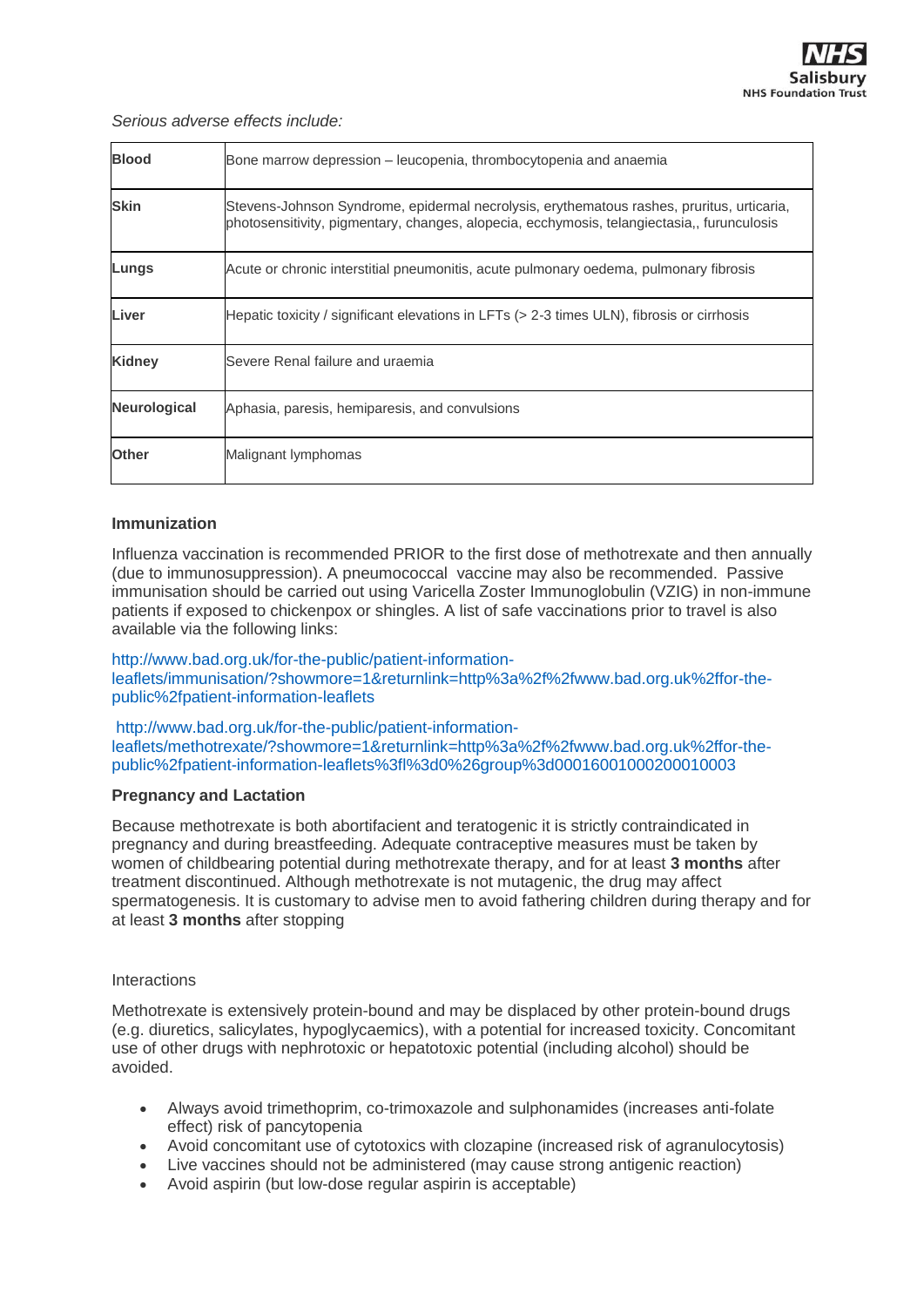

- NSAIDs can be prescribed, but patients will need to be carefully monitored for any side effects, particularly at higher methotrexate doses.
- Phenytoin can increase the antifolate effect of methotrexate.
- Excretion of methotrexate possibly reduced by ciprofloxacin, penicillins
- Increased risk of toxicity when given with doxycycline, ciclosporin, probenecid, and lefluomide
- Avoid concomitant use of acitretin

## **Monitoring – Also see shared care monitoring of DMARDS document for further information**

Regular monitoring during treatment is essential to detect adverse reactions at an early stage and patients should be counselled about the risk factors and to report all signs and symptoms of toxicity. Carry out full blood count (FBC) and renal and liver function tests (including ALT and/or AST and albumin) before starting treatment and repeat every 2 weeks until patient is on stable dose for 6 weeks. Once on stable dose carry out monthly FBC, renal and liver function tests for 3 months. Thereafter carry out FBC, renal and liver function tests at least every 12 weeks. If there is a dose increase or unstable bloods repeat monitoring every 2 weeks until dose of methotrexate and monitoring stable for 6 weeks. Threshold laboratory values and symptoms that need discussion with the specialist are: wbc <3.5x10<sup>9</sup> /l, neutrophils <1.6x10<sup>9</sup> /l, platelets <140x10<sup>9</sup> /l, ALT &/or AST>100u/L, unexplained fall in albumin, rash or oral ulceration, new or increasing dyspnoea or cough. Also rapid fall or consistent downward trend in haematological values should prompt caution and extra vigilance.

## **Administration of subcutaneous syringe**

**Patients and Carers:** The specialist will decide which patients are suitable to receive SC methotrexate. Patients will be assessed by the clinic nurses taking into account:

- The patient is compliant
- The patient has hand function adequate for self administration
- The patient has a good understanding of:
	- $\circ$  Information on injection technique self administration
	- o Awareness of contact numbers
	- o Awareness of the storage requirements
	- o Understanding of disposal requirements

With the final decision taken by the hospital staff in conjunction with the patient. Patients will be trained by the clinic nurses who will document that training has occurred. The training will start by the nurse demonstrating how to give the injection, and then the patient self administering while supervised by the nurse. Details of who to contact in case of difficulties to be provided by the clinic.

Where the patient cannot self-administer consideration should be given to training a carer.

**Nurse administration:** Should a nurse administer subcutaneous methotrexate, then it is advised they follow accepted good practice as described by the RCN guidance (see ref below). Gloves and apron should be worn and methotrexate should NOT be administered by anyone who is, or suspects they may be pregnant.

#### **Cost - Metoject® (50mg/ml) (March 2016)**

| Strength     | Cost per Syringe | Annual drug cost |
|--------------|------------------|------------------|
| 7.5mg/0.15ml | £14.85           | £772.20          |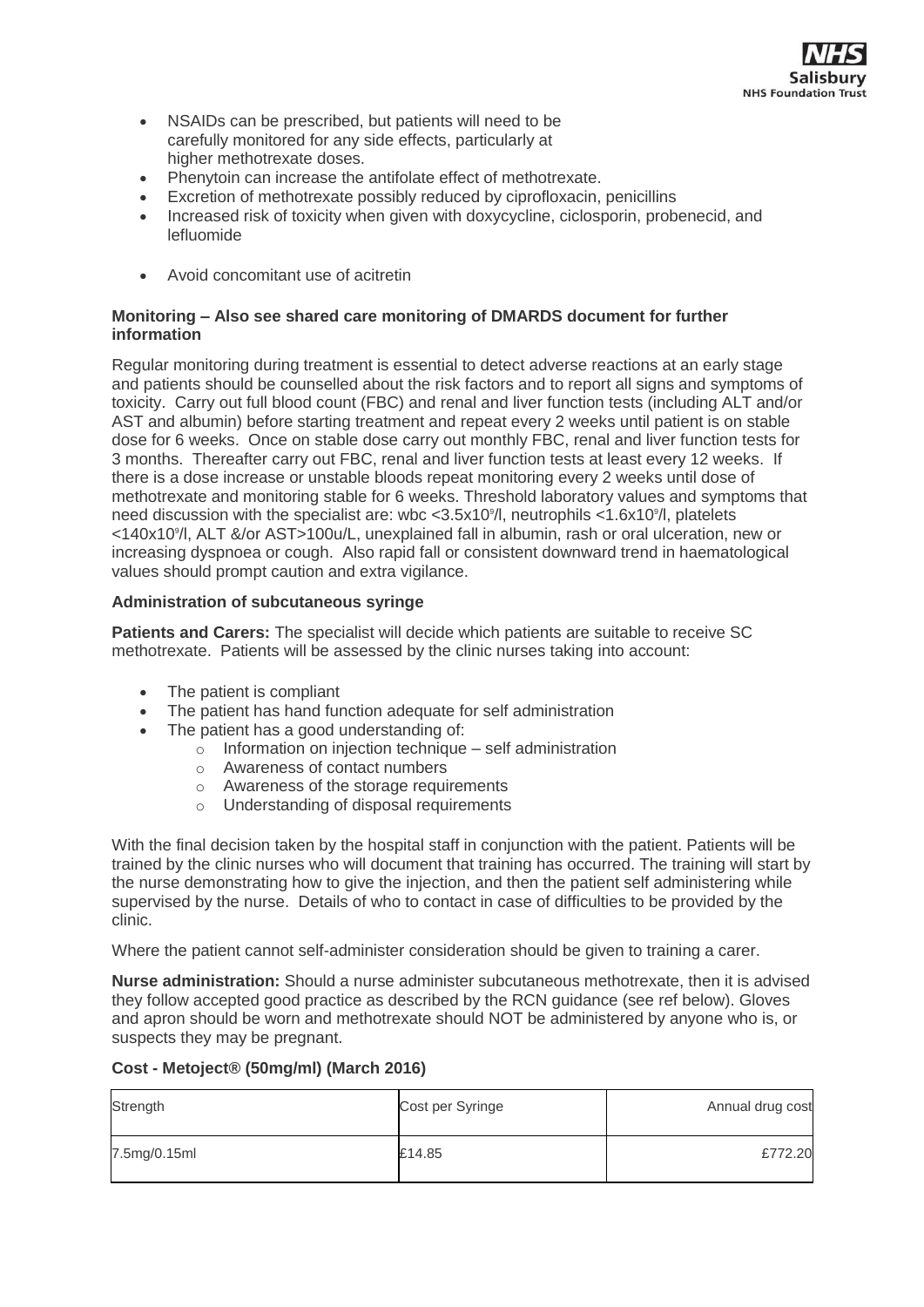| 10mg/0.2ml                    | £15.29 | £795.08 |
|-------------------------------|--------|---------|
| 12.5mg/0.25ml                 | £16.50 | £858.00 |
| 15mg/0.3ml                    | £16.57 | £861.64 |
| 17.5mg/0.4ml                  | £17.50 | £910.00 |
| 20mg/0.4ml                    | £17.84 | £927.68 |
| 22.5mg/0.45ml                 | £18.45 | £959.40 |
| 25mg/0.5ml (hospital only)    | £18.48 | £960.96 |
| 27.5mg/0.55ml (hospital only) | £18.89 | £982.28 |
| 30mg/0.6ml (hospital only)    | £18.95 | £985.40 |

## **Cytotoxic Bins – A range of sizes are now available on FP10, such as:**

**1L bin Sharpsafe© - cytotoxic bin purple lid. Should fit one month's worth of sharps.**

**5L bin Sharpsguard®- cytotoxic bin purple lid may be appropriate for patients as will cover 3-4 months rather than only 1 month.**

#### **Sharps**

## **<http://www.daniels.co.uk/catalog/browse.php?id=5>[http://www.sharpsafe.co.uk/p/23/1\\_Lit](http://www.sharpsafe.co.uk/p/23/1_Litre.html) [re.html](http://www.sharpsafe.co.uk/p/23/1_Litre.html)**

| Area         | Disposal of cytotoxic waste details                                            | Telephone No.                  |
|--------------|--------------------------------------------------------------------------------|--------------------------------|
| <b>Wilts</b> | Contact Council for waste disposal                                             | 0300 456 0102 or               |
|              | http://www.wiltshire.gov.uk/rubbish-and-recycling/hazardous-<br>clinical-waste | <b>Martin Litherland</b>       |
|              |                                                                                | Waste and recycling<br>manager |
|              |                                                                                | 01225 718524                   |

## **References**

- National Guidelines for the Monitoring of Second Line Drugs. British Society for Rheumatology. July 2008
- National Patient Safety Agency. [www.npsa.nhs.uk](http://www.npsa.nhs.uk/) Patient Safety Alert Number 13 June 2006 and June 2004
- RCN guidance on the administration of subcutaneous methotrexate for inflammatory **arthritis**